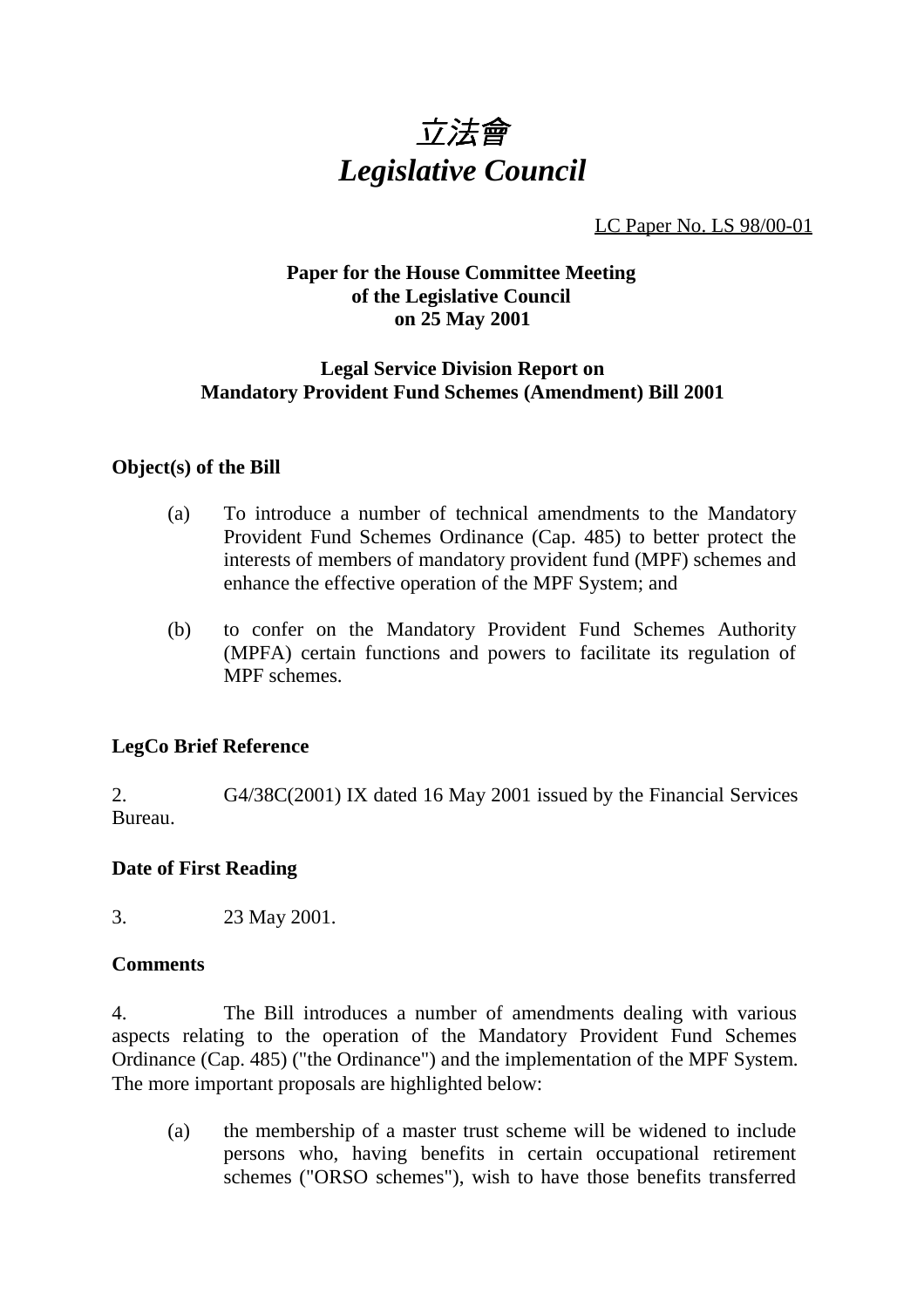to the master trust scheme and employees of age 65 or above or below 18 whose employers wish to enrol them (and they agree to be so enrolled) in an MPF scheme to make voluntary contributions;

- (b) the membership of an employer sponsored scheme will be widened to include employees who are of age 65 or above or who are below the age of 18 in cases where employers wish to enrol them (and they agree to be so enrolled) in an MPF scheme to make voluntary contributions;
- (c) the definition of "mandatory contribution" will be expanded to include the minimum MPF benefits transferred from certain ORSO registered schemes to an MPF scheme;
- (d) the time at which an employee or a self-employed person becomes a member of a MPF scheme will be clarified to reflect the policy intent that membership should commence on the date of employment or selfemployment; and
- (e) self-employed persons who are less than 18 years of age or who have reached the retirement age will not be required to become members of MPF schemes or make mandatory contributions.

5. To enhance the effectiveness of MPFA in its regulation of MPF schemes and its performance of statutory responsibilities for overseeing and monitoring the operation of the retirement protection systems in Hong Kong, the Bill also seeks to make the following provisions in respect of MPFA:

- (a) to confer on MPFA the function of considering and proposing reforms of the law relating to occupational retirement schemes or provident fund schemes;
- (b) to confer on MPFA the function of promoting and encouraging the development of the retirement scheme industry in Hong Kong, including the adoption of a high standard of conduct and sound prudent business practices by trustees and other service providers;
- (c) to empower MPFA to amend existing conditions or impose new conditions on an approved trustee or on a registered scheme, whether it is an employer sponsored scheme, a master trust scheme or an industry scheme.
- (d) to empower MPFA to cancel the registration of a registered scheme on being satisfied that the scheme has no scheme members and no scheme assets;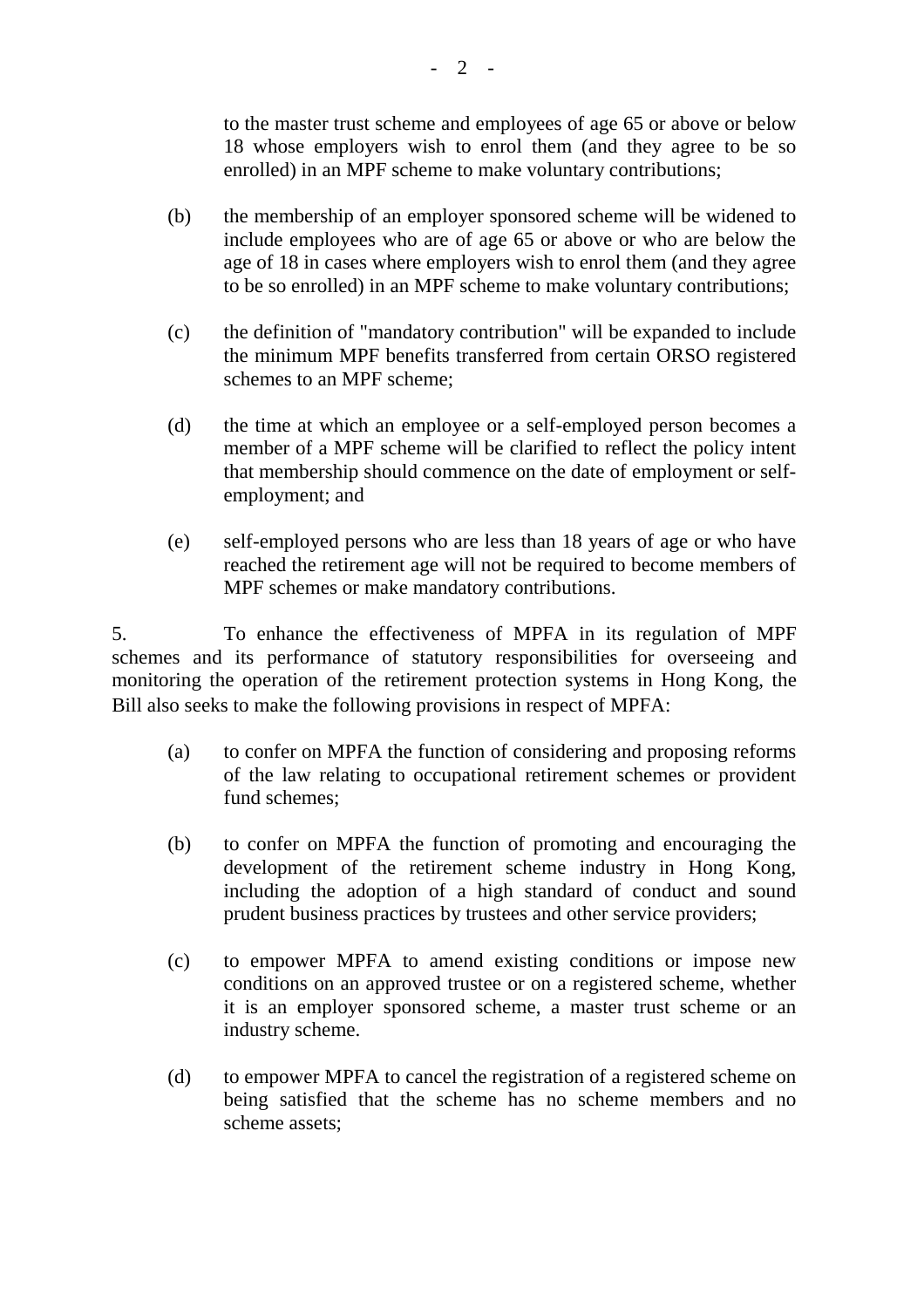- (e) to empower MPFA to borrow, with the approval of the Financial Secretary, on such security or other conditions as it considers expedient to ensure efficient financial management; and
- (f) to provide immunity from civil liability for MPFA, its directors and employees in respect of anything done, or omitted to be done in good faith in the performance or purported performance of any function under the Ordinance.

6. The Bill also proposes consequential and other technical amendments to the Mandatory Provident Fund Schemes (General) Regulation (Cap. 485 sub. leg.). These technical amendments include those relating to strengthening the mechanism of charging contribution surcharge when employers fail to pay contributions and providing flexibility to employers in making contributions in respect of casual employees.

7. Members may wish to note that in its original proposal to amend the Ordinance presented to the LegCo Panel on Financial Affairs in March 2001, the Administration proposed to confer on MPFA the power of prosecuting offences under the Ordinance in its own name. As a result of queries raised by some members of the Panel on the need for such power of prosecution, the Administration has not included in the Bill provisions dealing with this matter.

8. If enacted, the Bill will come into operation on the date of publication in the Gazette.

# **Public Consultation**

9. The MPF Schemes Advisory Committee has been consulted on the proposed amendments. According to the Administration, the Committee has not raised any objection to the proposals. In preparing the Bill, the Administration has also taken into account of views expressed by employer associations and the relevant professional bodies in the retirement schemes industry.

## **Consultation with the LegCo Panel**

10. The LegCo Panel on Financial Affairs was consulted on the proposal on 7 March 2001. While members of the Panel generally had no objection to amendments which were of technical nature, some members were of the view that the actual provisions should be examined after the Bill had been introduced into the Legislative Council.